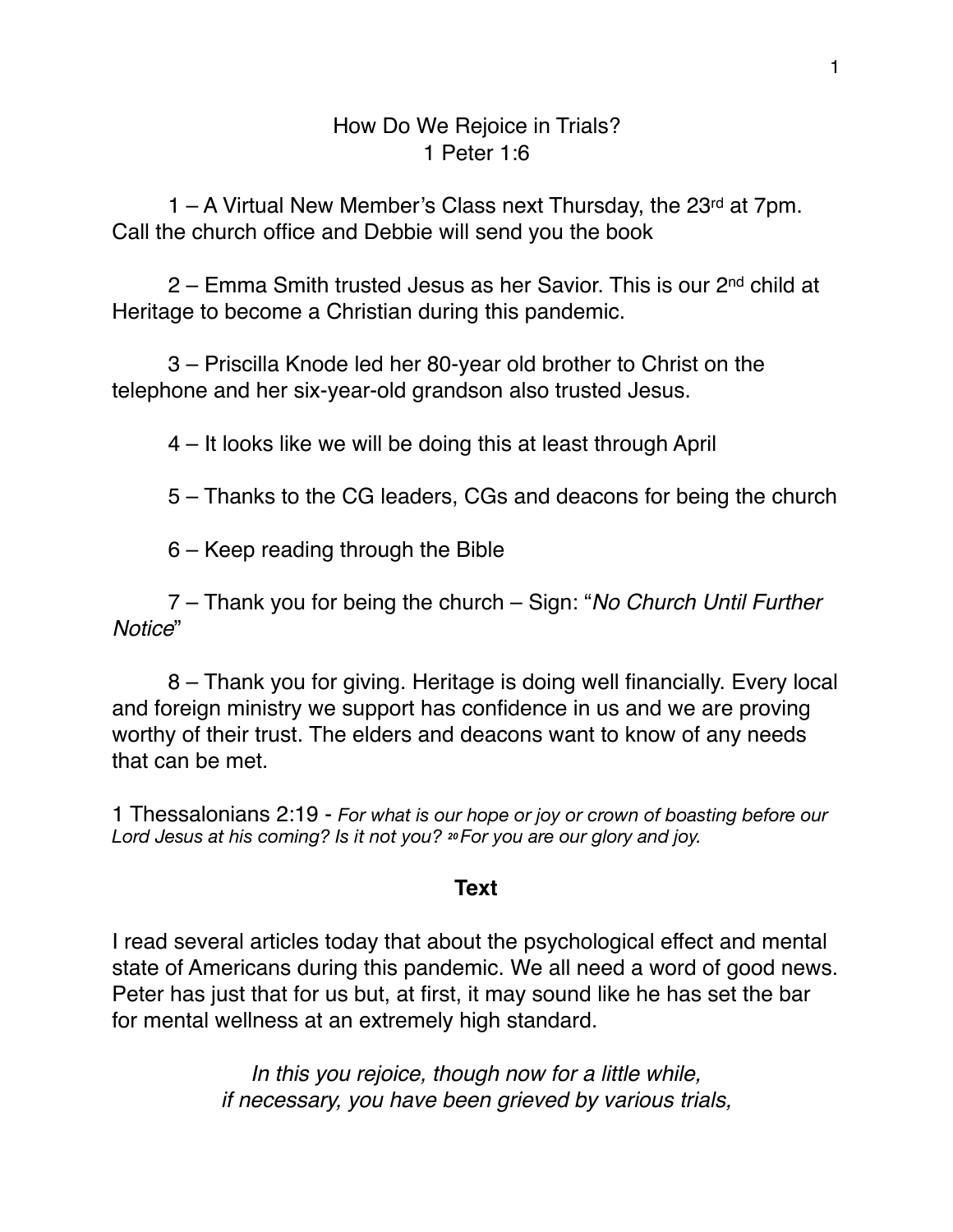Peter, once hope-deprived, has become a source of hope for his hopedeprived readers, Christian Jews spread throughout the Roman Empire (1:c) because of persecution in Jerusalem (Acts 8:1).

How did this happen? Peter the denier became Peter the apostle. 1a

Who did this? Jesus Christ. 1b

What is God's purpose behind the dispersion?

- *According to the foreknowledge of God the Father*. 2a
- *In the sanctification of the Spirit* 2b
- *For obedience to Jesus Christ*. 2c
- *And for sprinkling with his blood*. 2d

This is how God multiplies his '*grace and peace'* to them. 2e

Peter introduces himself, demonstrates God's sovereignty and purpose in the suffering of these '*elect exiles'* (1) and then immediately breaks out into a doxology – a song

"*Blessed be the God and Father of our Lord Jesus Christ*." 3

*Blessed = eulogetos = to eulogize or praise = to speak well of*

How are you 'speaking well' of God during this Covid-19 pandemic? Or are you?

Hebrews 13:15 - *Through him [Jesus] then let us continually offer up a sacrifice of praise to God, that is, the fruit of lips that acknowledge his name.*

Proverbs 12:14 - *From the fruit of his mouth a man is satisfied with good,*

To speak well of God requires that we think about the 'good' (Pr 12:14) that God has done for us through "him" (Hb 13:15).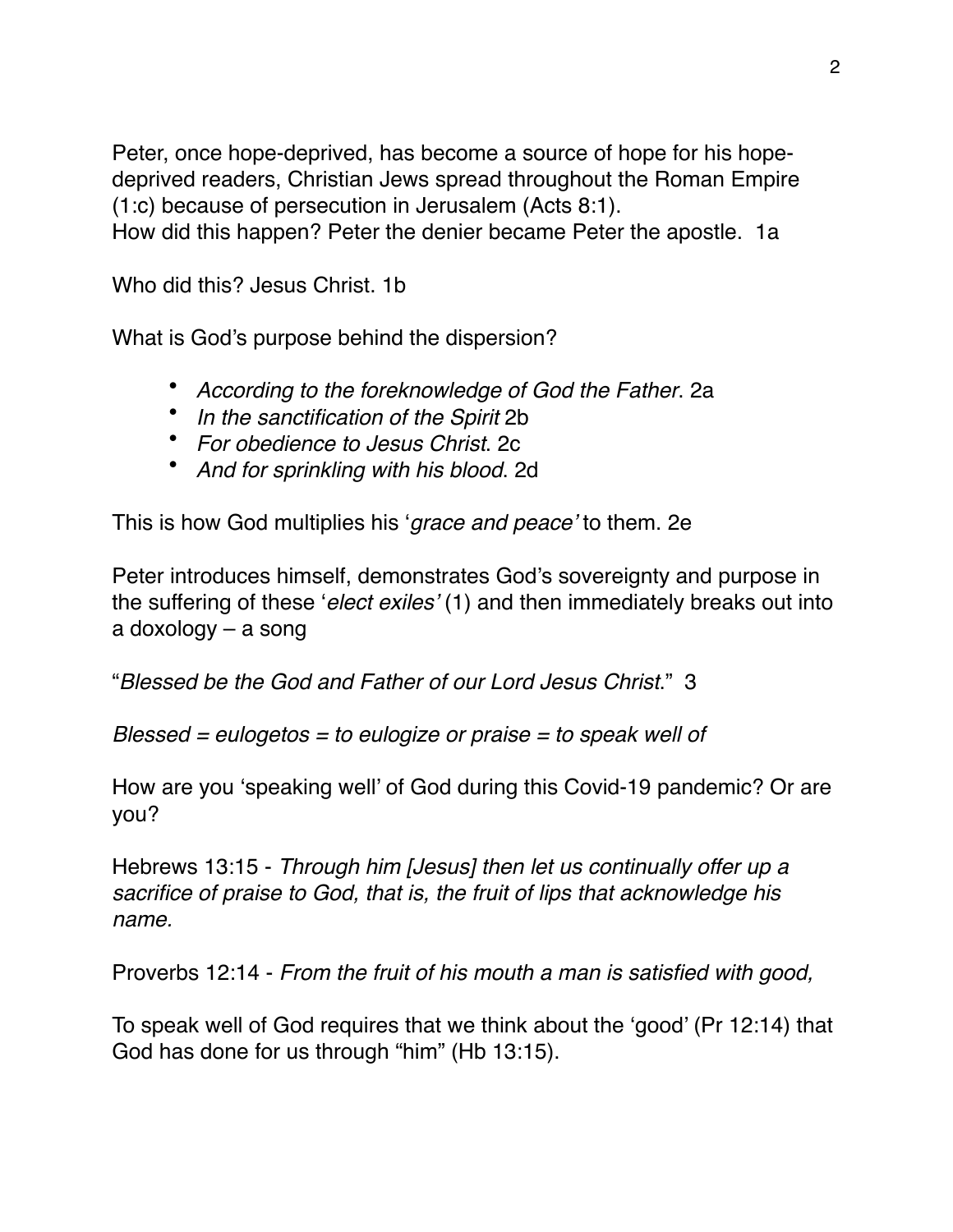*When upon life's billows you are tempest tossed, When you are discouraged, thinking all is lost, Count your many blessings name them one by one, And it will surprise you what the Lord hath done.*

> The optimist thinks on God. The pessimist thinks on circumstances.

#### *The worth and excellency of a soul is to be measured by the object of its love.* Henry Scougal

This is one of the many benefits of reading through the Bible. We get to see God, to know him, to watch him work and to trust His heart and plan

The Life of God in the Soul of Man by Henry Scougal - [https://ccel.org/ccel/](https://ccel.org/ccel/scougal/life/life) [scougal/life/life](https://ccel.org/ccel/scougal/life/life)

How do I know what I love? What do you think about? You love what you think about.

That eulogy is surrounded by what Peter is thinking about. His song is caused by vs 1-2 and 3-5

- *His great mercy. 3b*
- *He has caused us to be born again. 3c*
- *A living hope through the resurrection of Jesus Christ from the dead. 3d*
- *An inheritance that is imperishable, undefiled, and unfading, kept in heaven for you. 4*
- *Guarded by God's power through faith for a salvation ready to be revealed at the last time 5*

No wonder Peter is singing.

Do you want to love Jesus? You really can't love what you don't know. And the more you know God, the more you will love him.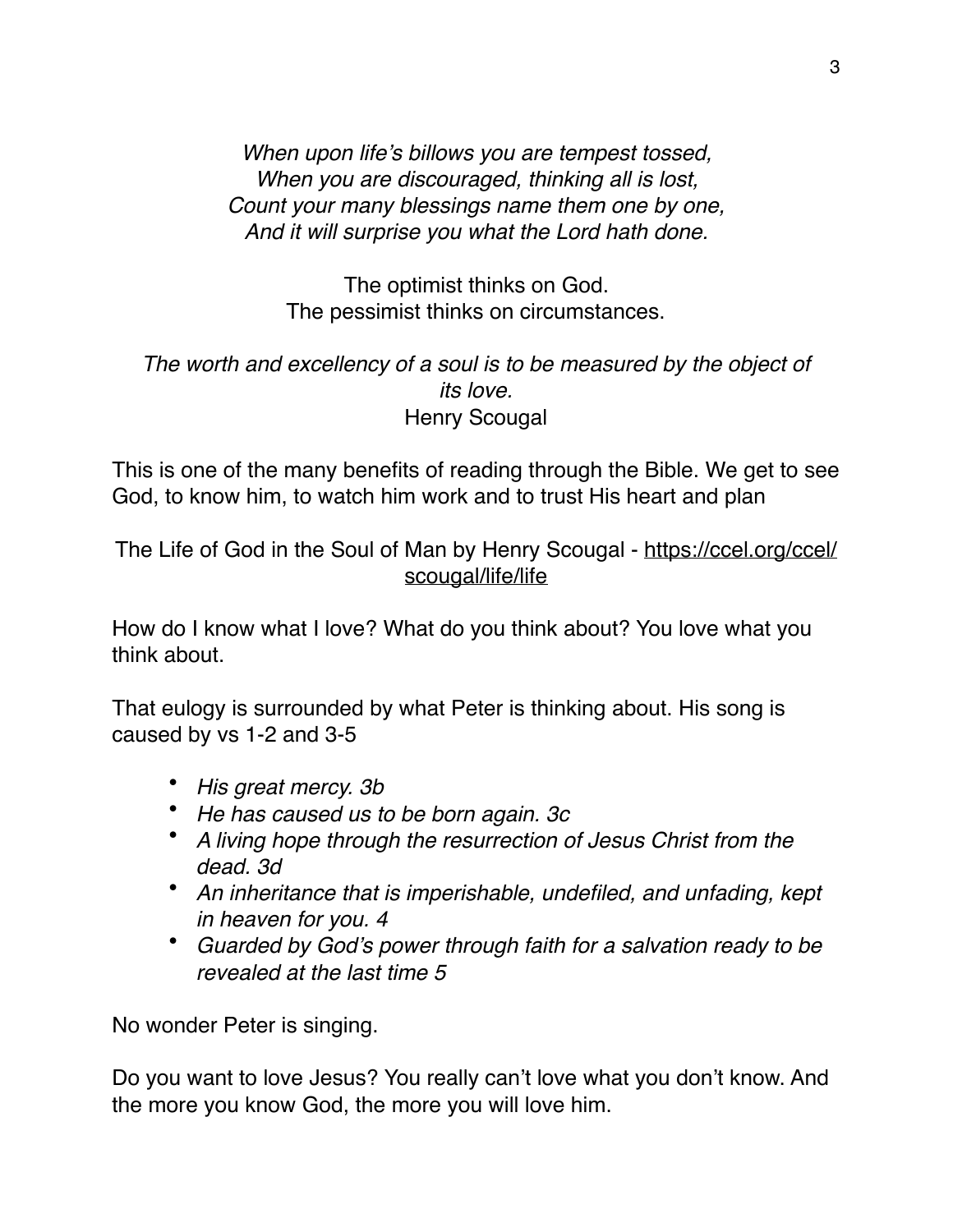Do you want to love Jesus? Read the Gospels? Read Mark. It's the shortest, It's succinct. It's direct.

8 – "*Though you have not seen him, you love him*." You have something more than these believers possessed; a completed Bible. You can see Jesus in the Gospels.

As we are reading through the Bible, we see him everywhere, don't we? So that, by the time we come to the Gospels, we 'see' him for whom we have longed throughout the Old Testament.

 In Genesis, He's the Breath of life In Exodus, the Passover Lamb In Leviticus, He's our High Priest Numbers, The Fire by night Deuteronomy, He's Moses' voice In Joshua, He is Salvation's Choice Judges, Law Giver In Ruth, the Kinsmen-Redeemer First and Second Samuel, our Trusted Prophet In Kings and Chronicles, He's Sovereign Ezra, True and Faithful Scribe Nehemiah, He's the Rebuilder of broken walls and lives In Esther, He's Mordecai's Courage In Job, the timeless Redeemer In Psalms, He is our Morning Song In Proverbs, Wisdom's Cry Ecclesiastes, the Time and Season In the Song of Solomon, He is the Lover's Dream In Isaiah, He's Prince of Peace Jeremiah, the Weeping Prophet In Lamentations, the Cry for Israel Ezekiel, He's the call from sin In Daniel, the Stranger in the fire In Hosea, He is Forever Faithful In Joel, He's the Spirits power In Amos, the Arms that carry us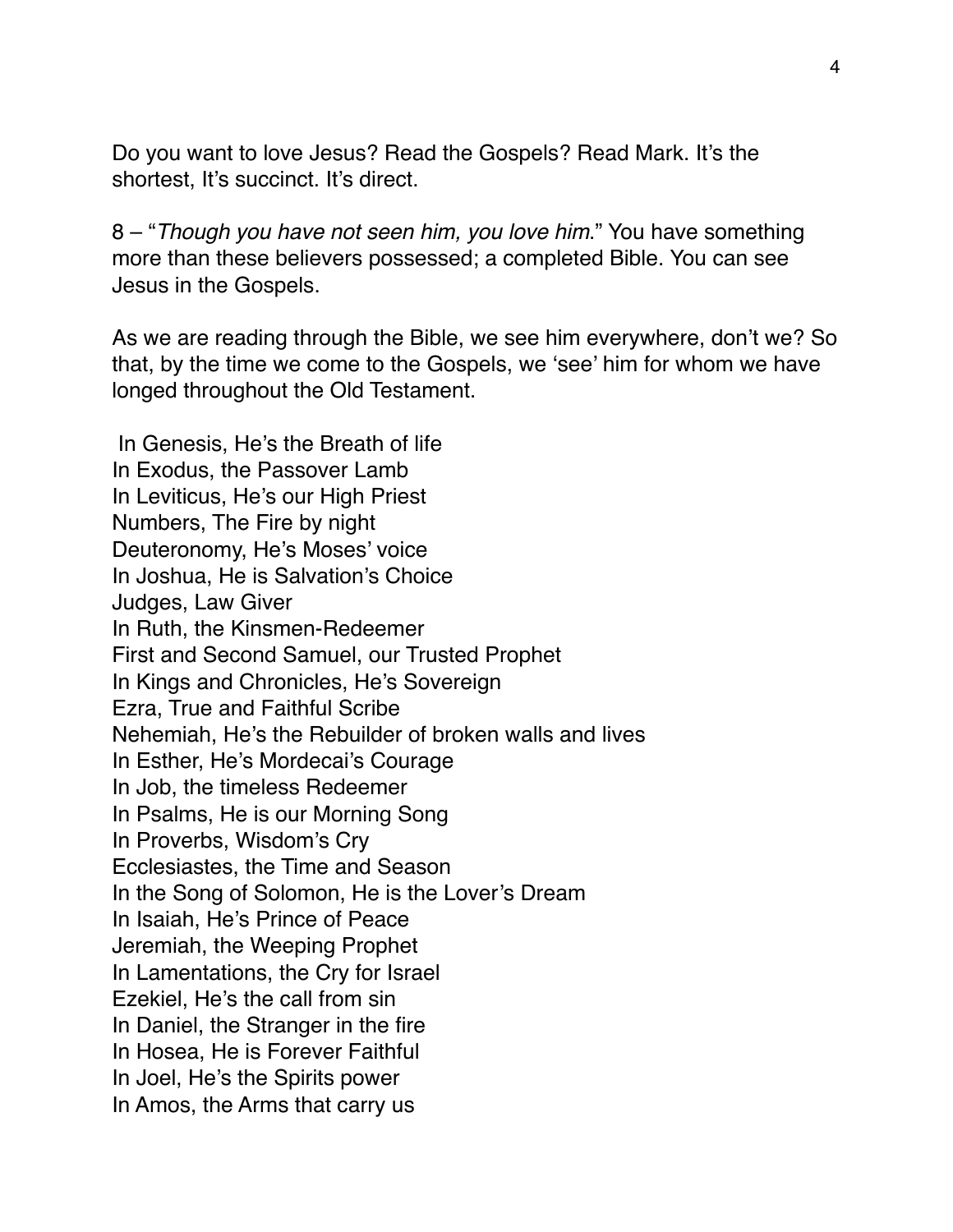In Obadiah, He's the Lord our Savior In Jonah, He's the Great Missionary In Micah, the Promise of Peace In Nahum, He is our Strength and our Shield In Habakkuk and Zephaniah, He's pleading for revival In Haggai, He Restores a lost heritage In Zechariah, our Fountain In Malachi, He is the Sun of righteousness rising with healing in His wings In Matthew, Mark, Luke and John, He is God, Man, Messiah In the book of Acts, He is Fire from heaven In Romans, He's the Grace of God In Corinthians, the Power of love In Galatians, He is Freedom from the curse of sin Ephesians, our Glorious Treasure Philippians, the Servants heart In Colossians, He's the Godhead Trinity Thessalonians, our Coming King In Timothy, Titus, Philemon He's our Mediator and our Faithful Pastor In Hebrews, the Everlasting Covenant In James, the One Who heals the sick. In First and Second Peter, He is our Shepherd In John and in Jude, He is the Lover coming for His bride In the Revelation, He is King of Kings and Lord of Lords

And so we say like Job, "*I had heard of you by the hearing of the ear, but now my eye sees you…"* (Job 42:5).

And what do we see?

To the artist, He is the One altogether lovely—Song of Solomon 5:15 To the architect, He is the Chief Cornerstone—1 Peter 2:6 To the astronomer, He is the Sun of Righteousness—Malachi 4:2 To the baker, He is the Bread of life—John 6:35 To the banker, He is the Hidden Treasure—Matthew 13:44 To the builder, He is the Sure Foundation—Isaiah 28:16 To the carpenter, He is the Door—John 10:7 To the doctor, He is the Great Physician—Jeremiah 8:22 To the educator, He is the Great Teacher—John 3:2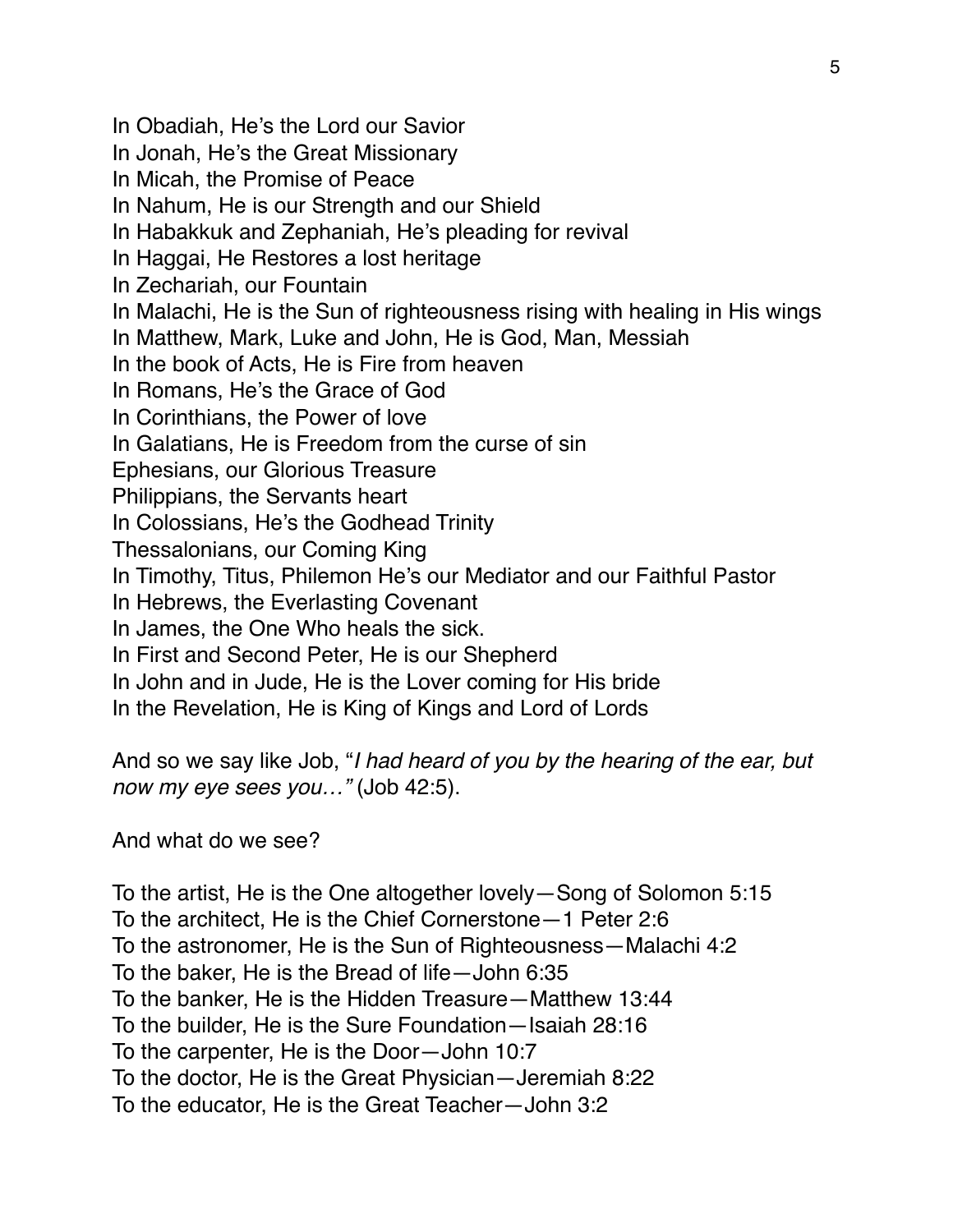To the electrician, He is the Light of the world—John 8:12 To the engineer, He is the New and Living way—Hebrews 10:20 To the farmer, He is the Sower and Lord of harvest—Luke 10:2 To the florist, He is the Rose of Sharon—Song of Solomon 2:1 To the geologist, He is the Rock of Ages—1 Corinthians 10:4 To the horticulturist, He is the True Vine—John 15:1 To the judge, He is the only righteous Judge of man—2 Timothy 4:8 To the juror, He is the Faithful and True Witness—Revelation 3:14 To the jeweler, He is the Pearl of great price—Matthew 13:46 To the lawyer, He is Counselor, Lawgiver, and True Advocate—Isaiah 9:6 To the newspaper man, He is Good News of great joy—Luke 2:10 To the oculist, He is the Light of the eyes—Proverbs 29:13 To the philanthropist, He is the unspeakable Gift—2 Corinthians 9:15 To the philosopher, He is the Wisdom of God—1 Corinthians 1:24 To the preacher, He is the Word of God—Revelation 19:13 To the priest, He is foreshadowed in the Tabernacle—Exodus 25:8\*\* To the sculptor, He is the Living Stone—1 Peter 2:4 To the servant, He is the Good Master—Matthew 23:8–10 To the sinner, He is the Lamb of God who takes the sin away—John 1:29 To the statesman, He is the Desire of all nations—Haggai 2:7 To the student, He is the Incarnate Truth—1 John 5:6 To the theologian, He is the Author and Finisher of our faith—Hebrews 12:2 To the toiler, He is the Giver of rest—Matthew 11:28

When Eve birthed Cain, she said, "*I have gotten a man with the help of the LORD*" (Gen 4:1). She thought it was the fulfilment of Gen 3:15.

Ever since then, we have longed for "*a man"* whom the Lord would "*help*" to be that ultimate, man, the 2nd Adam, the Gardner who would make the garden beautiful again. We find him in Jesus.

John 20:15 – [Mary at the garden tomb] *Supposing him to be the gardener*…

It's the only place in the Bible that the word, '*gardener*' is found. Adam was given dominion in the garden, but he was never really a gardener. Jesus is the true and ultimate gardener.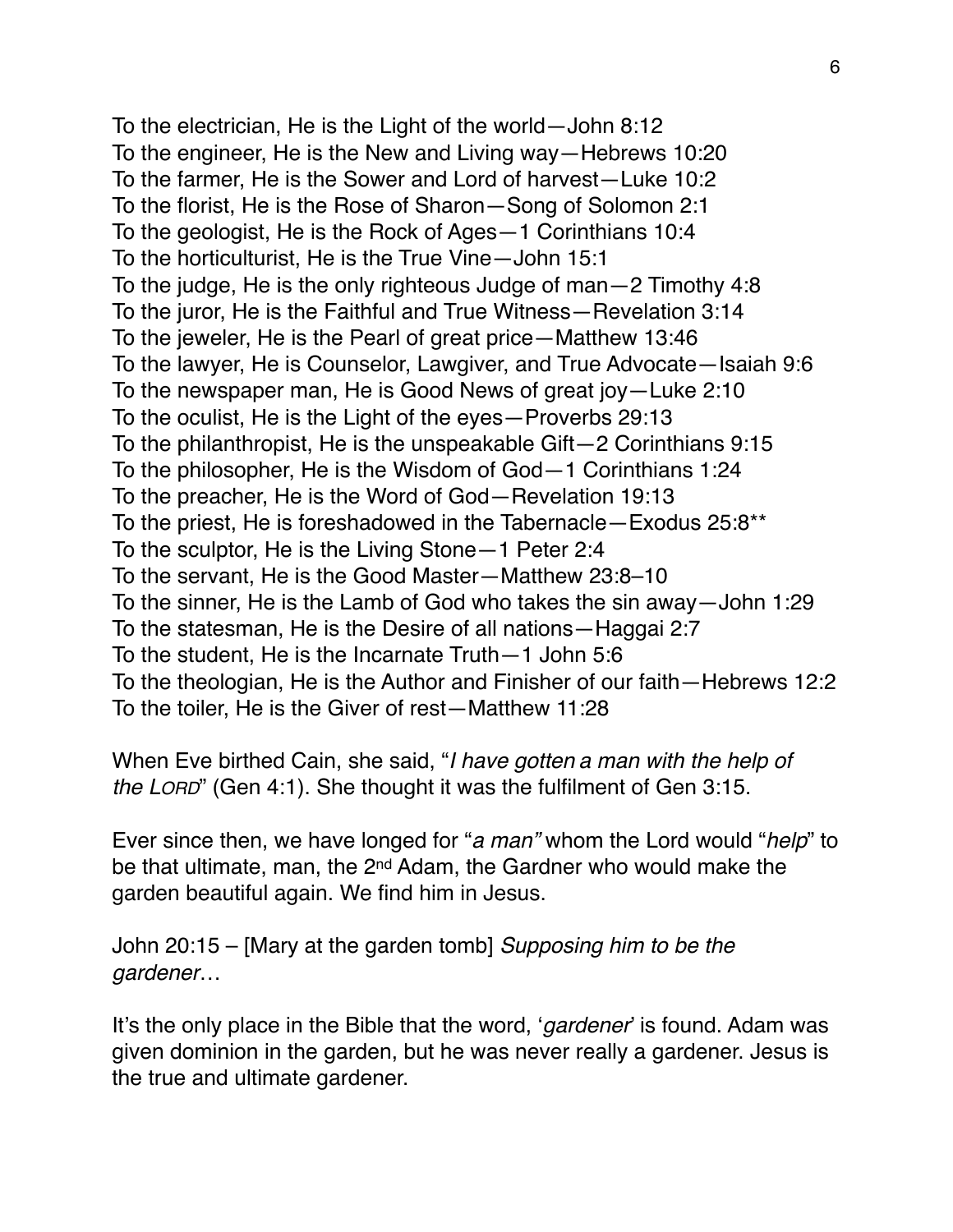Now, seeing him, verses 6-9 make great sense.

## **First: Rejoicing in Trials. 6**

a) Trials are for 'a little while'

Like the tide, God says to trials, "*This far and no more*…"

We see this in Job –

Job 1:12 - Behold, all that he has is in your hand. *Only against him do not stretch out your hand*

Job 2:6 - *Behold, he is in your hand; only spare his life.*

It is God who determines our trials. And they are but for '*a little while*.'

The whole Scripture points toward God's reconciliation of all creation –

*No more let sins and sorrows grow, Nor thorns infest the ground; He comes to make His blessings flow Far as the curse is found, Far as the curse is found, Far as, far as, the curse is found.*

*Reconciliation = to be restored* – with more

The New Jerusalem will be far better than Eden. Why? Because Jesus is the gardener and not Adam.

b) Trials are 'necessary'

We do not need to engage the world naively but biblically. We need to acknowledge it's fallenness. We need to remember that Jesus said, "*In the world you will have tribulation*" (John 16:33) It is only as we see the world from this real perspective that we can 'have peace" (33). Why? Because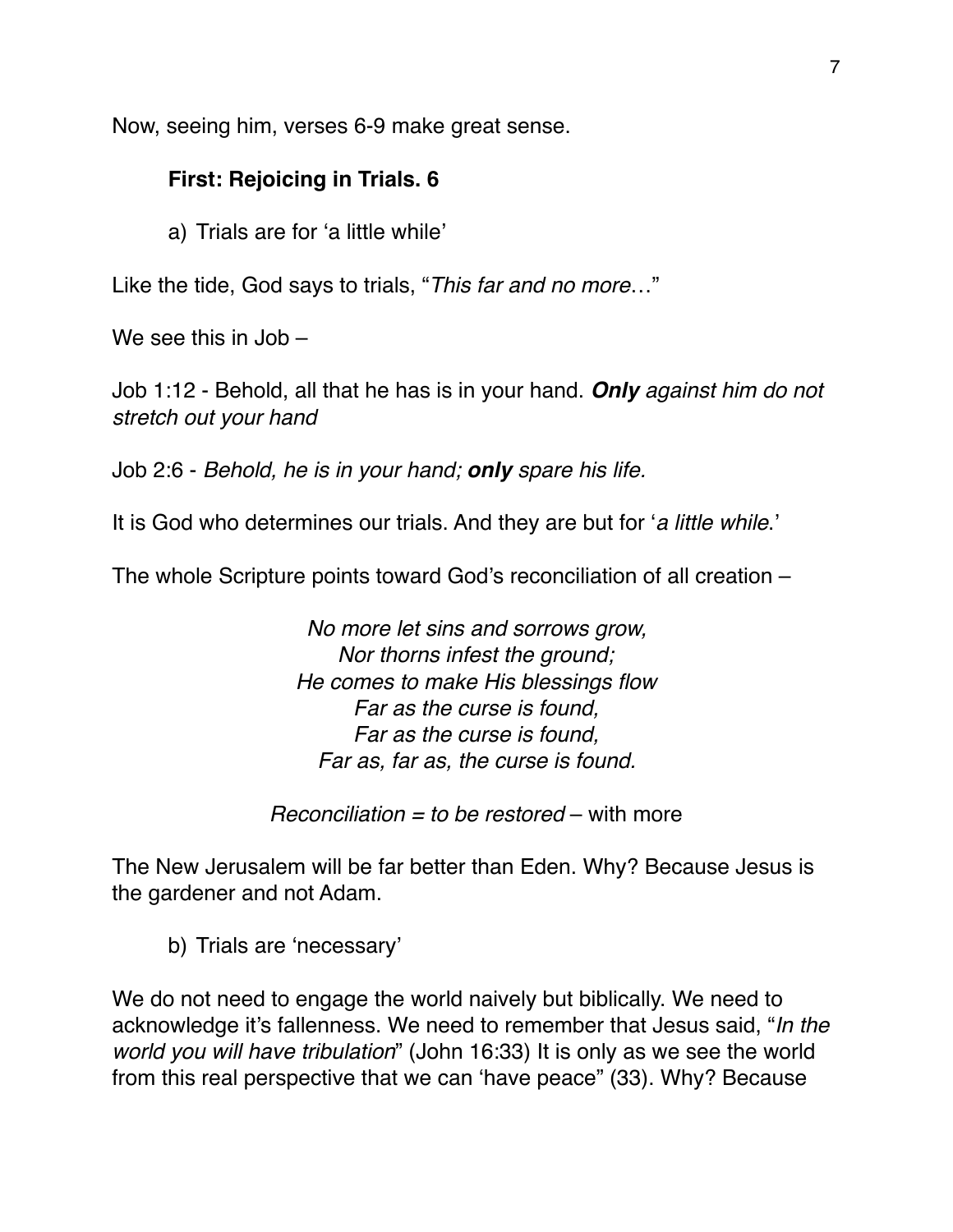the same verse says, the reason we can have 'peace' and 'take heart' is because we know that He has 'o*vercome the world*.' John 16:33 - *I have said these things to you, that in me you may have peace. In the world you will have tribulation. But take heart; I have overcome the world."*

*Tribulation = thlipsis = pressure, affliction, distress* 

*Take heart = tharseo = courage (*Acts 23:11)

Peace and encouragement don't come from denying tribulation but knowing that Jesus has overcome the world.

Covid-19 does not get the last word. Even if it kills us, Jesus is the Omega; he has the last word. And his final word will be much akin to what he said standing at Lazarus's tomb. Lazarus presents all of us with a picture of our future –

John 11:43 – "*Lazarus, come out*." (Put your name there)

*Ain't no grave, gonna hold my body down If you walk out of that grave, I'm walking too!*

Trials are for 'a little while' Trials are 'necessary'

c) Trials are 'grievous'

Trials are necessary because the world is fallen. They are also grievous. Christians are realists. Trials hurt.

*Grievous = lupeo = distressed, sorry.* In Mark 10:22 *= disheartened* 

Jesus has taken upon himself the greatest grief

Matthew 26:38 - *My soul is very sorrowful, even to death*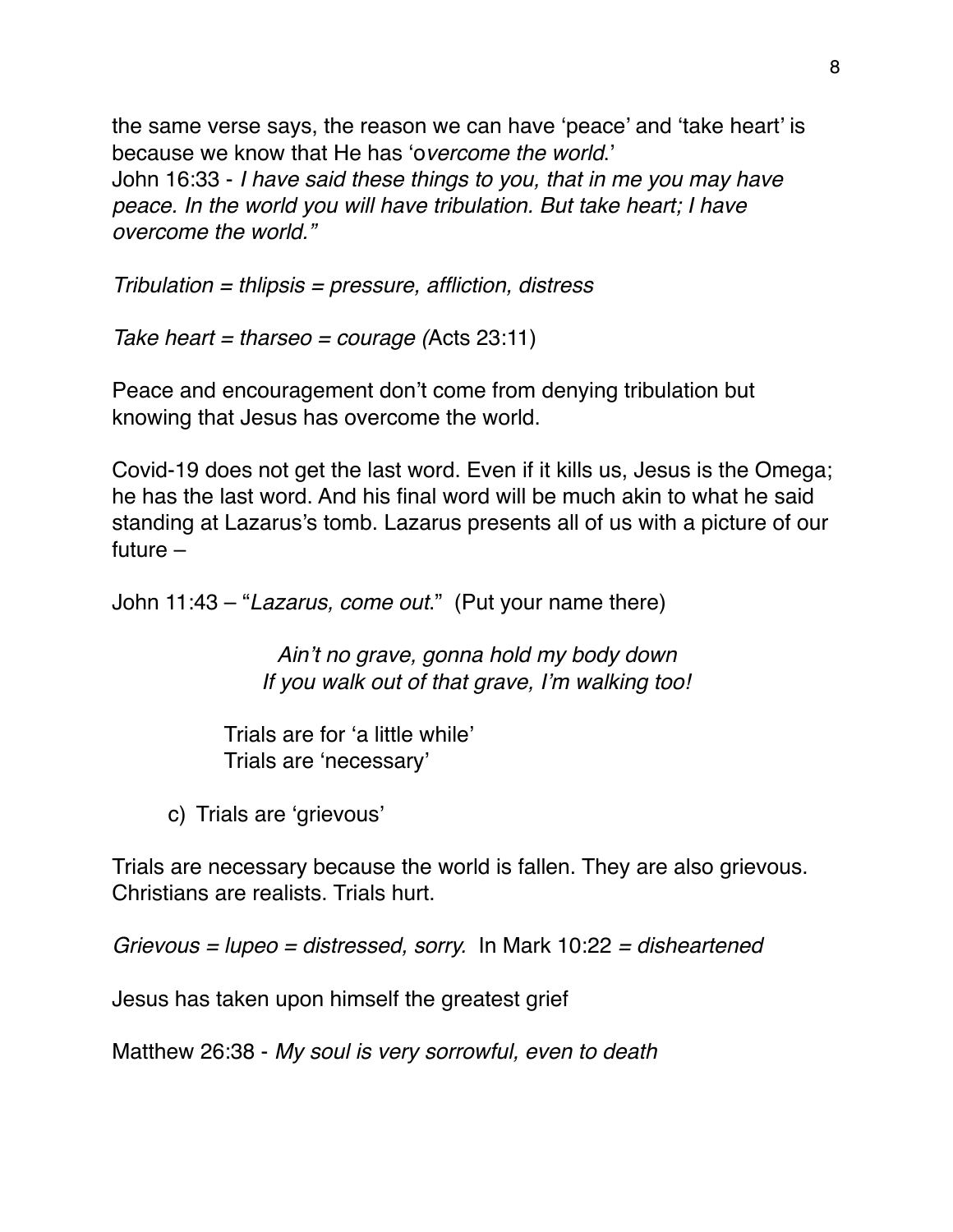*'Sorrowful' = perilupsos = peri & lupe* (same word as v 6) except for the prefix, 'peri' which means 'around' or 'surrounded.'

It is because of his sorrow that our sorrow "*will turn into joy*" (John 16:20). Our "*hearts will rejoice, and no one will take your joy from you*" (John 16:22).

Trials are grievous. But Jesus has endured the greatest grief, ensuring that

• *goodness and mercy shall follow me all the days of my life* (Ps 23:6a)

And when we die,

• *I shall dwell in the house of the Lord forever* (Ps 23:6b)

In his life, death, burial, resurrection and exaltation, Jesus has purchased peace for us

And this means that we do

• *not grieve as others do who have no hope* (1 Thess 4:13).

In his life, death, resurrection and exaltation, Jesus has purchased peace for us a peace that is now and forever.

- a) Death Romans 5:1 Therefore, having been justified by faith, we have peace with God through the Lord Jesus Christ.
- *b)* Resurrection John 20:19 *On the evening of that day, the first day of the week, the doors being locked where the disciples were for fear of the Jews, Jesus came and stood among them and said to them, "Peace be with you."*
- *c)* Exaltation Hebrews 1:13 *Sit at my right hand until I make your enemies a footstool for your feet"*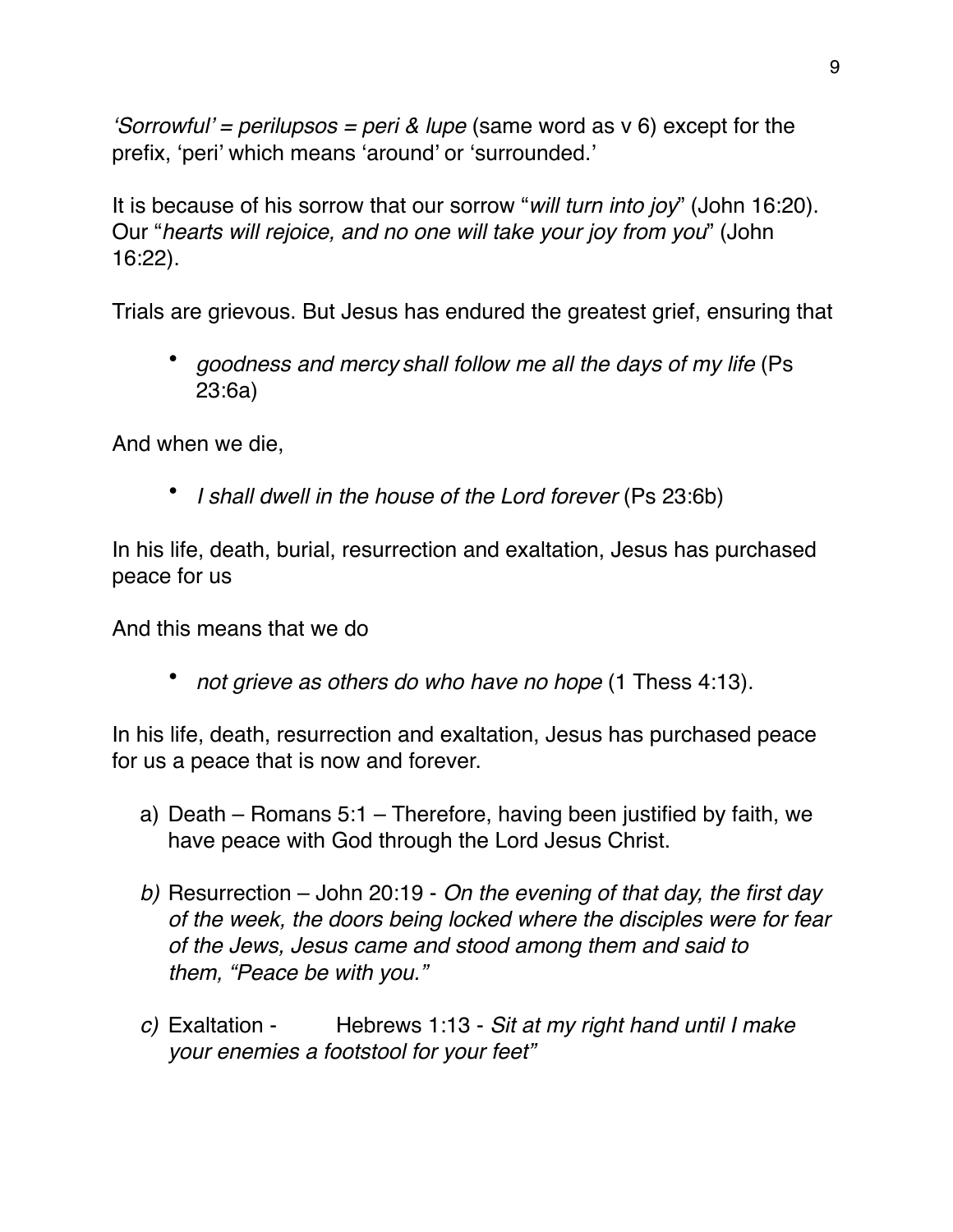Trials are for 'a little while' Trials are 'necessary' Trials are 'grievous'

d) Trials are 'various' = variegated

You know this is true. Put this pandemic in its place by remembering former trials.

Gilda Radner was a talented comic who became famous on Saturday Night Live. She died at 43 of ovarian cancer and titled her memoir after a line from her most famous character, titled, "*It's Always Something*." And it is.

Generally speaking, we are either going into, in or coming out of a trial. If it isn't Covid-19, something else will be trying to steal your heart from Jesus.

And yet, in the midst of all of this, Peter acknowledges that his readers "*rejoice with joy that is inexpressible and filled with glory"* (v 8).

How are we able to rejoice in trials? Because of vs 2-3 & 3-5!

# **Conclusion:**

We are all going to endure trials. That is not even in question. But the real question is, "*How* will you endure Covid-19, i.e., the trials in your life?

How do we rejoice in trials? The answer began in verse 1. Peter's hopelessness was changed into hope by Jesus Christ.

Suffering is like smelling salts; it's very disagreeable but very effective at waking you up. Suffering wakes us up to God so that we can look to him for joy.

Psalm 34:5 - *Those who look to him are radiant, and their faces shall never be ashamed.*

John 20:20 - *Then the disciples were glad when they saw the Lord.*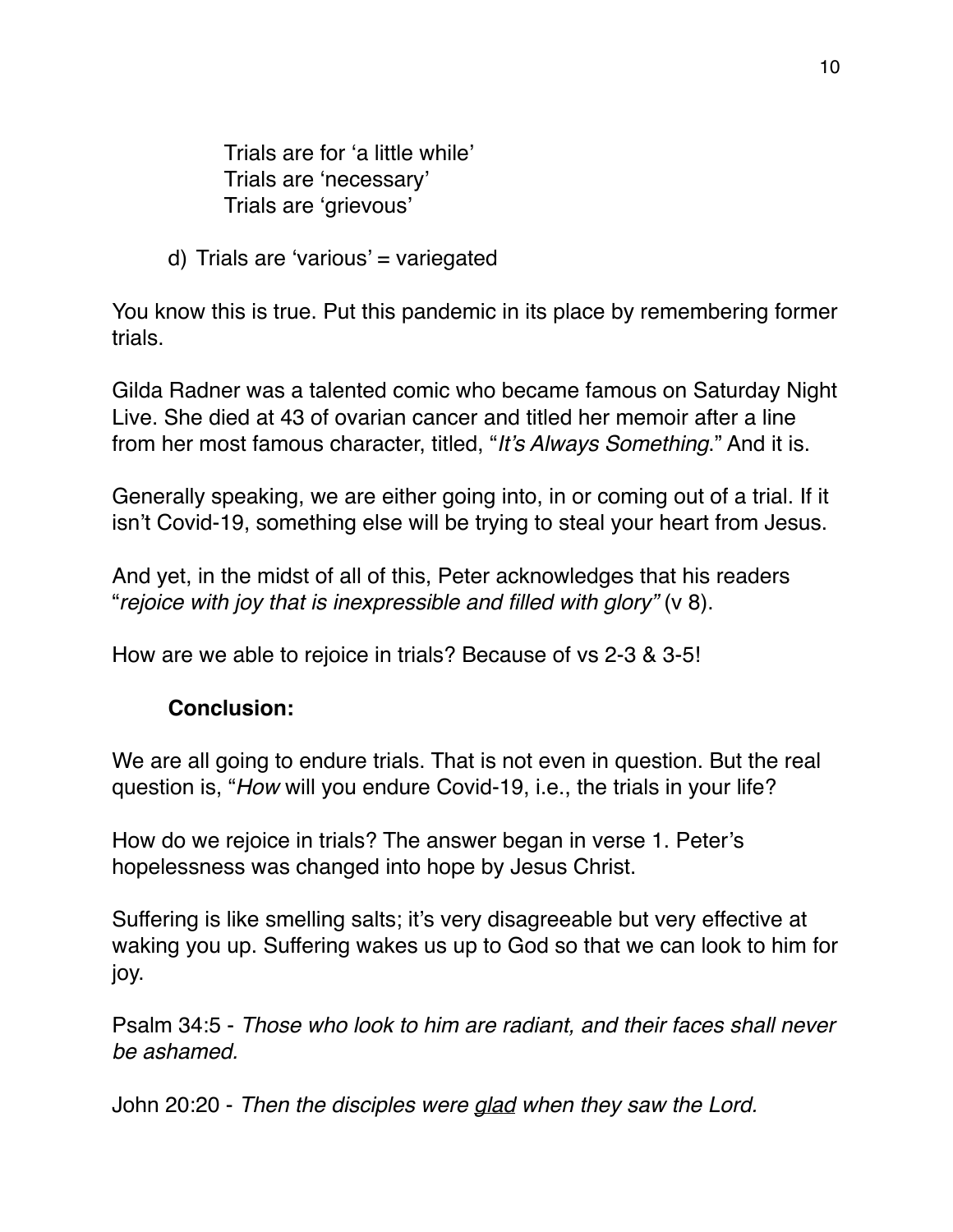*'glad' = chairo = to be well, thrive / 75*t in NT

What made the difference in the disciples? "…*they saw the Lord*."

ILL – Lilias Trotter was born in 1853 (d. 1928) as the child of a wealthy English family and as an adult, became a gifted artist. Her father died when she was 12 and it turned her focus toward an eternal Father. She and her mother became friends and supporters of the American evangelist, D.L. Moody. But John Ruskin, the leading art critic of the Victorian era, told Lilly that she could be the greatest painter of her day if only she would focus on that single thing. But her heart was drawn to missions and, although rejected by the North African Mission Board for poor health, she and two friends left England and founded the Algiers Mission Band, a selfsupporting mission agency.

On their first day there, Lilly wrote, *"Three of us stood there, looking at our battle-field, none of us fit to pass a doctor for any society, not knowing a soul in the place, or a sentence of Arabic or a clue for beginning work on untouched ground; we only knew we had to come. Truly if God needed weakness, He had it!*"

In Algiers, Lilly learned Arabic, taught sewing, led Bible classes, and wrote and illustrated Bible tracts to evangelize Muslim women. In one tract, titled, *Focused*, she wrote,

"*Turn full your soul's vision to Jesus, and look and look at Him, and a strange dimness will come over all that is apart from Him…. For "He is worthy" to have all there is to be had in the heart that He has died to win."*

Helen Lemmel (1863-1961) read that tract and wrote these words,

*Turn your eyes upon Jesus Look full in His wonderful face And the things of earth will grow strangely dim In the light of His glory and grace*